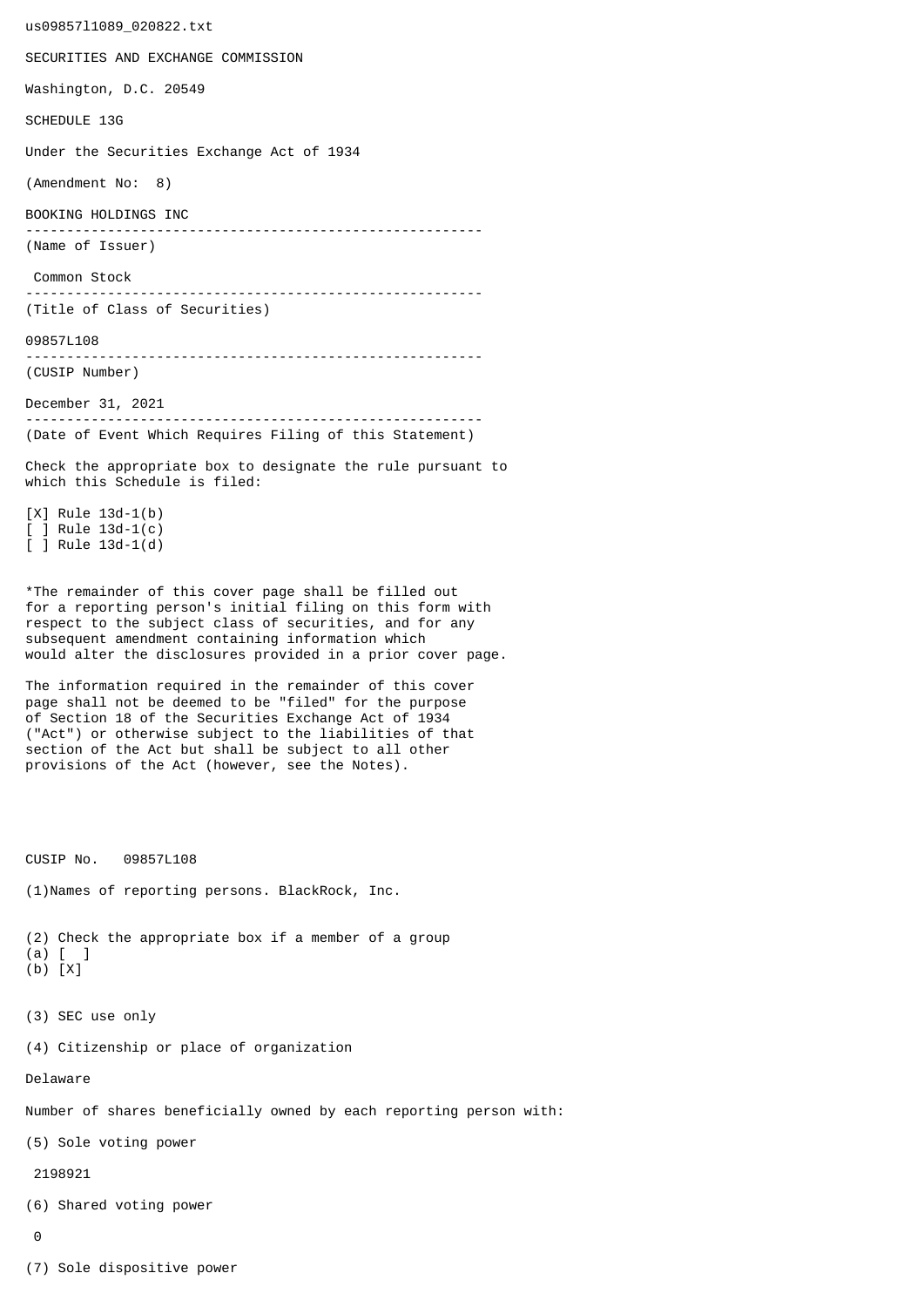```
 2615733
(8) Shared dispositive power
 \boldsymbol{\Theta}(9) Aggregate amount beneficially owned by each reporting person
  2615733
(10) Check if the aggregate amount in Row (9) excludes certain shares
(11) Percent of class represented by amount in Row 9
  6.4%
(12) Type of reporting person
HC
Item 1.
Item 1(a) Name of issuer:
           -----------------------------------------------------------------------
BOOKING HOLDINGS INC
Item 1(b) Address of issuer's principal executive offices:
 -----------------------------------------------------------------------
800 CONNECTICUT AVE
NORWALK CT 06854
Item 2.
2(a) Name of person filing:
               ----------------------------------------------------------------------
BlackRock, Inc.
2(b) Address or principal business office or, if none, residence:
 -----------------------------------------------------------------------
BlackRock, Inc.
55 East 52nd Street
New York, NY 10055
2(c) Citizenship:
                             --------------------------------------------------------------------
 See Item 4 of Cover Page
2(d) Title of class of securities:
                                       -------------------------------------------------------------------
 Common Stock
2(e) CUSIP No.:
See Cover Page
Item 3.
If this statement is filed pursuant to Rules 13d-1(b), or 13d-2(b) or (c),
```
check whether the person filing is a:

[ ] Broker or dealer registered under Section 15 of the Act; [ ] Bank as defined in Section 3(a)(6) of the Act;

] Insurance company as defined in Section  $3(a)(19)$  of the Act;

[ ] Investment company registered under Section 8 of the

Investment Company Act of 1940;

[ ] An investment adviser in accordance with Rule  $13d-1(b)(1)(ii)(E)$ ;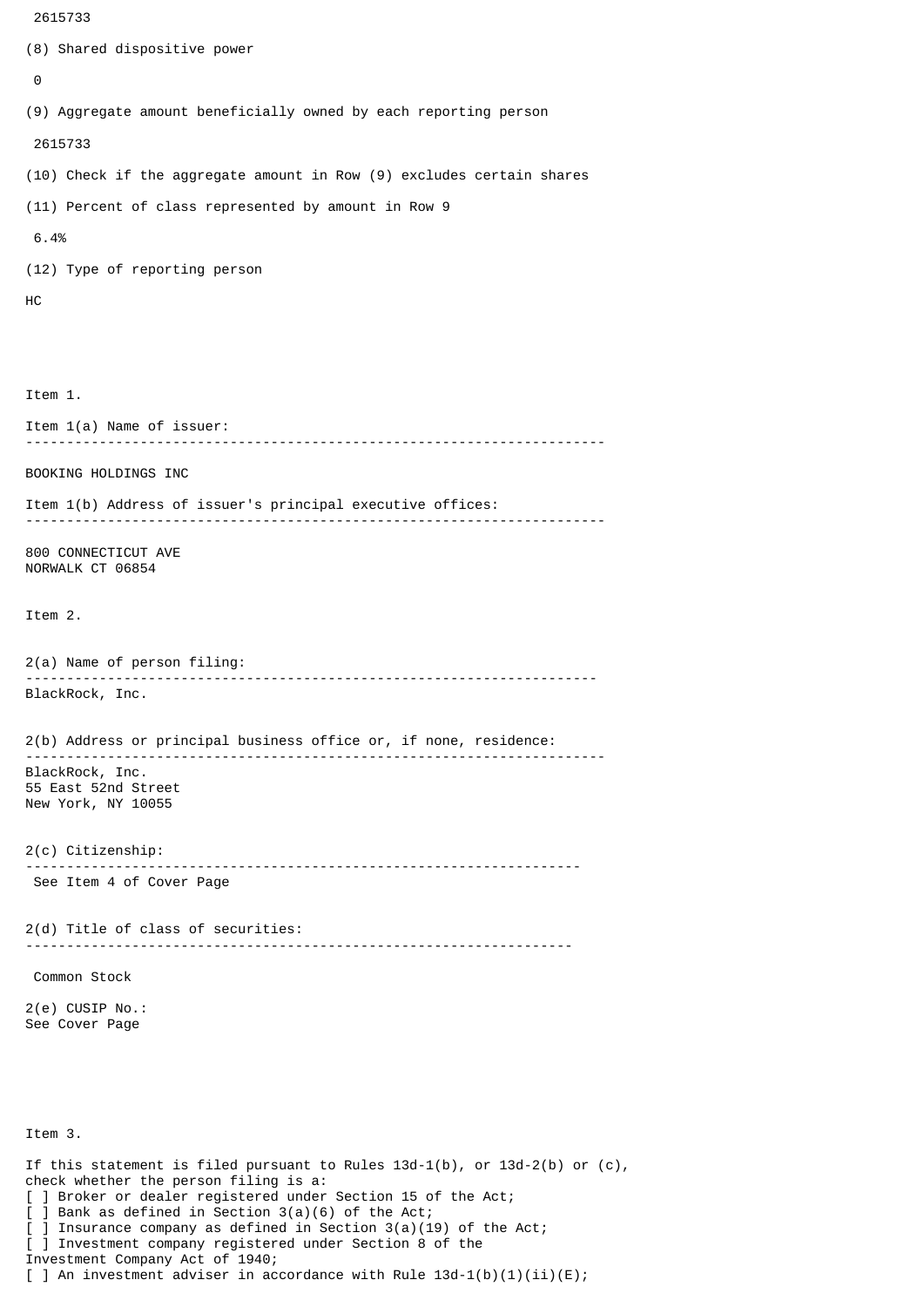[ ] An employee benefit plan or endowment fund in accordance with Rule  $13d-1(b)(1)(ii)(F);$ [X] A parent holding company or control person in accordance with Rule  $13d-1(b)(1)(ii)(G);$ [ ] A savings associations as defined in Section 3(b) of the Federal Deposit Insurance Act (12 U.S.C. 1813); [ ] A church plan that is excluded from the definition of an investment company under section  $3(c)(14)$  of the Investment Company Act of 1940; [ ] A non-U.S. institution in accordance with Rule 240.13d-1(b)(1)(ii)(J);  $\lceil$  ] Group, in accordance with Rule 240.13d-1(b)(1)(ii)(K). If filing as a non-U.S. institution in accordance with Rule  $240.13d-1(b)(1)(ii)(J)$ , please specify the type of institution: Item 4. Ownership Provide the following information regarding the aggregate number and percentage of the class of securities of the issuer identified in Item 1. Amount beneficially owned: 2615733 Percent of class 6.4% Number of shares as to which such person has: Sole power to vote or to direct the vote 2198921 Shared power to vote or to direct the vote  $\Theta$ Sole power to dispose or to direct the disposition of 2615733 Shared power to dispose or to direct the disposition of 0

Item 5.

Ownership of 5 Percent or Less of a Class. If this statement is being filed to report the fact that as of the date hereof the reporting person has ceased to be the beneficial owner of more than 5 percent of the class of securities, check the following [ ].

Item 6. Ownership of More than 5 Percent on Behalf of Another Person

 If any other person is known to have the right to receive or the power to direct the receipt of dividends from, or the proceeds from the sale of, such securities, a statement to that effect should be included in response to this item and, if such interest relates to more than 5 percent of the class, such person should be identified. A listing of the shareholders of an investment company registered under the Investment Company Act of 1940 or the beneficiaries of employee benefit plan, pension fund or endowment fund is not required.

 Various persons have the right to receive or the power to direct the receipt of dividends from, or the proceeds from the sale of the common stock of BOOKING HOLDINGS INC. No one person's interest in the common stock of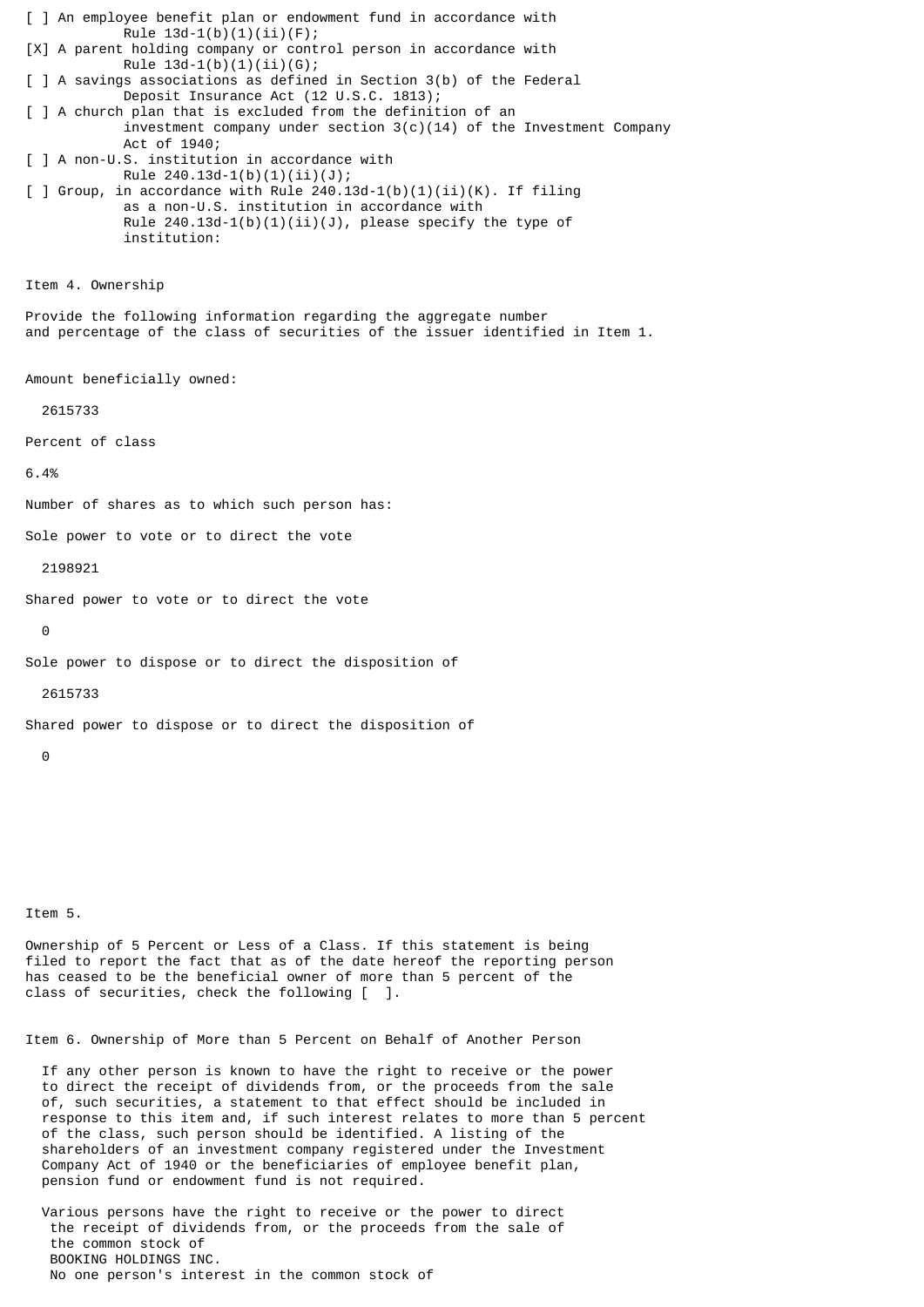BOOKING HOLDINGS INC is more than five percent of the total outstanding common shares.

Item 7. Identification and Classification of the Subsidiary Which Acquired the Security Being Reported on by the Parent Holding Company or Control Person.

See Exhibit A

Item 8. Identification and Classification of Members of the Group

If a group has filed this schedule pursuant to Rule  $13d-1(b)(ii)(J)$ , so indicate under Item 3(j) and attach an exhibit stating the identity and Item 3 classification of each member of the group. If a group has filed this schedule pursuant to Rule  $13d-1(c)$  or Rule  $13d-1(d)$ , attach an exhibit stating the identity of each member of the group.

## Item 9. Notice of Dissolution of Group

Notice of dissolution of a group may be furnished as an exhibit stating the date of the dissolution and that all further filings with respect to transactions in the security reported on will be filed, if required, by members of the group, in their individual capacity.

See Item 5.

Item 10. Certifications By signing below I certify that, to the best of my knowledge and belief, the securities referred to above were acquired and are held in the ordinary course of business and were not acquired and are not held for the purpose of or with the effect of changing or influencing the control of the issuer of the securities and were not acquired and are not held in connection with or as a participant

in any transaction having that purpose or effect.

Signature.

After reasonable inquiry and to the best of my knowledge and belief, I certify that the information set forth in this statement is true, complete and correct.

Dated: February 8, 2022 BlackRock, Inc.

Signature: Spencer Fleming

-------------------------------------------

Name/Title Attorney-In-Fact

The original statement shall be signed by each person on whose behalf the statement is filed or his authorized representative. If the statement is signed on behalf of a person by his authorized representative other than an executive officer or general partner of the filing person, evidence of the representative's authority to sign on behalf of such person shall be filed with the statement, provided, however, that a power of attorney for this purpose which is already on file with the Commission may be incorporated by reference. The name and any title of each person who signs the statement shall be typed or printed beneath his signature.

Attention: Intentional misstatements or omissions of fact constitute Federal criminal violations (see 18 U.S.C. 1001).

Exhibit A